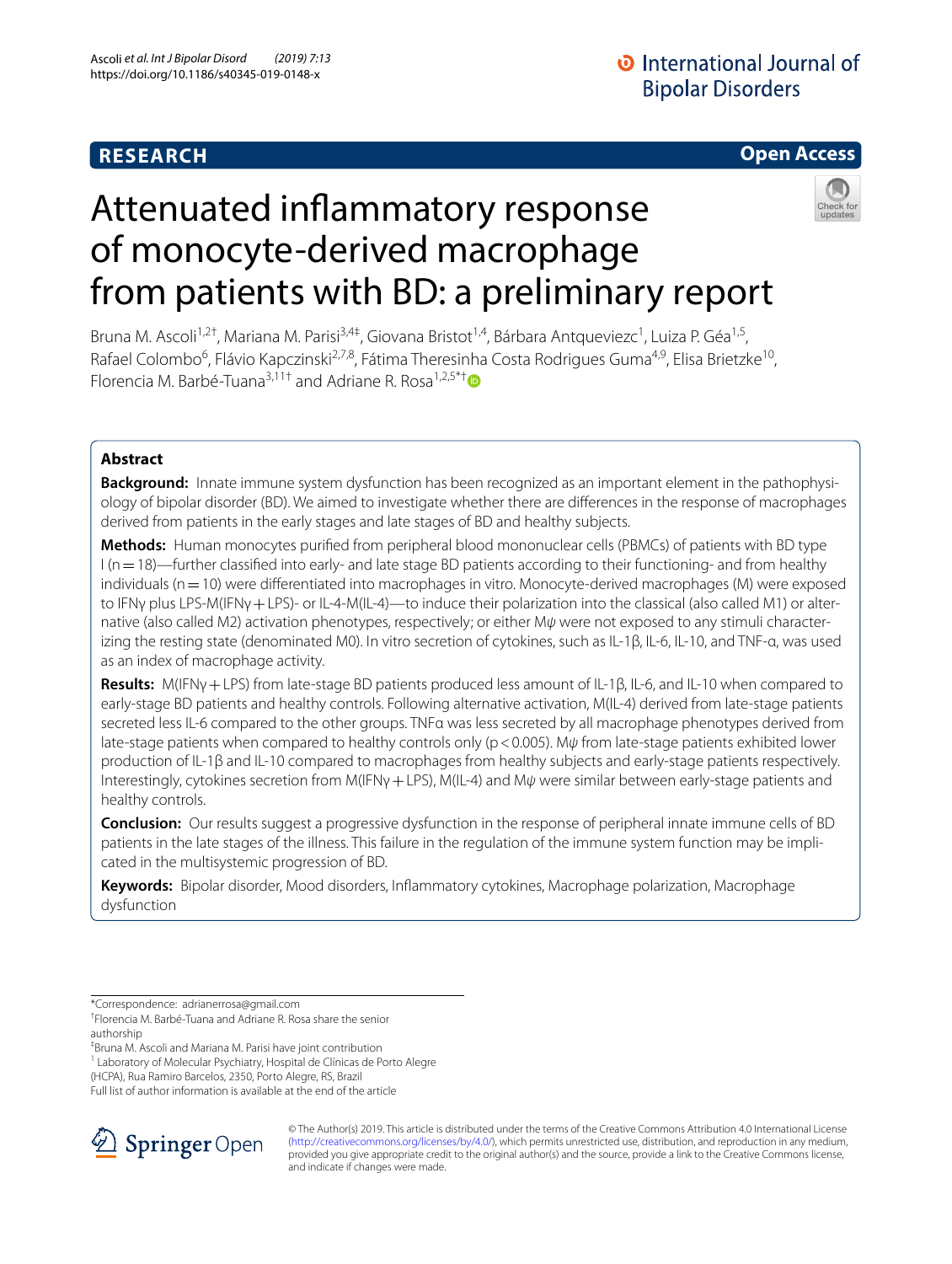# **Introduction**

A remarkable recent shift in the understanding of bipolar disorder (BD) pathophysiology was the systematic documentation of its clinical and neurobiological progression (Berk et al. 2017; Kapczinski et al. 2014). At least for a large subgroup of patients, BD natural history, especially when not adequately treated, follows a progressive course with more episodes being associated with cognitive deficits, structural brain changes and treatment resistance (Bauer et al. 2017; Kessing and Andersen 2017). However, the validity of diferent methods that enable to discriminate in which point of the clinical and neurobiological progression of BD each patient would it remain under debate (Kapczinski et al. 2009). Nevertheless, taking into account ecological validity, instruments focused on functionality naturally emerge as a potentially useful tool. For instance, the Functioning Assessment Short Test (FAST) as previously described by Rosa et al. (2014), was used to discriminate between patients at early and late stages of BD. Early-stage BD patients were defned as exhibiting a mean FAST score lower than 11, while late-stage patients were those with a mean FAST score higher than 40 (Bonnín et al. 2018).

In addition to clinical course worsening and brainrelated variables progressive deterioration, BD also has been conceptualized as a multisystemic progressive disorder (Brietzke et al. 2018; Leclerc et al. 2018). Longer duration of illness and a higher number of manic and depressive episodes have been shown to continuously increase the risk for general medical comorbidities, especially those linked to metabolic and immune dysfunction. There is strong replicated evidence showing a positive association between the number of mood episodes, mainly of manic polarity, and insulin and glucose dysfunction (Mansur et al. 2016a). Besides, these peripheral abnormalities also have been linked to suboptimal functioning as well as functional deterioration in individuals with mood disorders (Lin et al. 2014; Mansur et al. 2016b; McIntyre et al. 2011).

While the biological underpinnings of multisystemic progression in BD remain not completely known, there is a growing body of evidence suggesting the involvement of an immune response dysfunction in the pathogenesis of BD (Beumer et al. 2012; Drexhage et al. 2011; Haarman et al. 2014; Snijders et al. 2016). Two recent metaanalyses have shown that individuals with BD have an average peripheral level of proinfammatory cytokines higher than healthy controls (Modabbernia et al. 2013; Munkholm et al. 2013), but findings are heterogeneous (Boufdou et al. 2004; Brietzke et al. 2009; Guloksuz et al. 2010). Possible reasons for this heterogeneity may be attributed to non-controlled selection biases, as well as to the biological complexity of BD itself (Drexhage et al. 2010). Notwithstanding, the simple measurement of peripheral cytokines levels ofers limited information about the functionality of the immune system in BD. Issues such as a large proportion of cases with subthreshold levels of cytokines, and especially the lack of information about which cell types could be the source of the cytokines may be better elucidated with in vitro studies (Rizzo et al. 2018). However, these studies are both relatively rare, and most of them do not integrate variables related to the clinical course of the disorder (Alcocer-Gómez et al. 2017). Hence, studies focusing on the main cellular producers of these cytokines—such as endothelial cells, monocytes, monocyte-derived dendritic cells, macrophages, and T cells—may represent an alternative approach to fnd stable markers for the immune response in BD (Becking et al. 2015).

Macrophages, as well as their counterparts in the central nervous system (CNS), the microglia, are essential components of the innate immune system, involved in the initiation and progression of various infammatory and autoimmune diseases (Hammer et al. 2017). These cells have remarkable plasticity, as they switch and interconvert into diferent phenotypes and acquire functional characteristics, according to local cytokine milieu. In the presence of an infammatory stimulus, such as lipopolysaccharide (LPS), interferon (IFN) and tumor necrosis factor (TNF), epigenetic changes in macrophages lead them to acquire a specifc phenotype, associated with augmented secretion of proinfammatory cytokines and functional enhanced killing activity, denominated classical activation or M1 phenotype (Franco and Fernández-Suárez 2015). Macrophages can also display opposite abilities and acquire tissue repair actions to promote tissue homeostasis through a resolving, repair or healing anti-infammatory phenotype (Nakagawa and Chiba 2015), called alternative activation phenotype or M2 phenotype. However, additional polarization profles are observed with mixed phenotypes and functions (Xue et al. 2014).

Macrophages have multiple functions. For instance, these cells are constantly sampling the environment through their damage- and pathogen-associated molecular patterns (DAMPs and PAMPs) receptors, and can switch from the heal to kill function (Mills et al. 2014), inducing a diferent transcriptome program (Beyer et al. 2012) for phagocytosis of pathogens and clearance of cell debris. Eventually, macrophages act as efectors cells of cell-mediated immunity by presenting antigens to T cells and producing diferent types of cytokines and chemokines. These cells are not only key players in the initiation of infammation, but also orchestrate its resolution (Linton and Thoman  $2014$ ). However, these homeostatic and reparative functions can be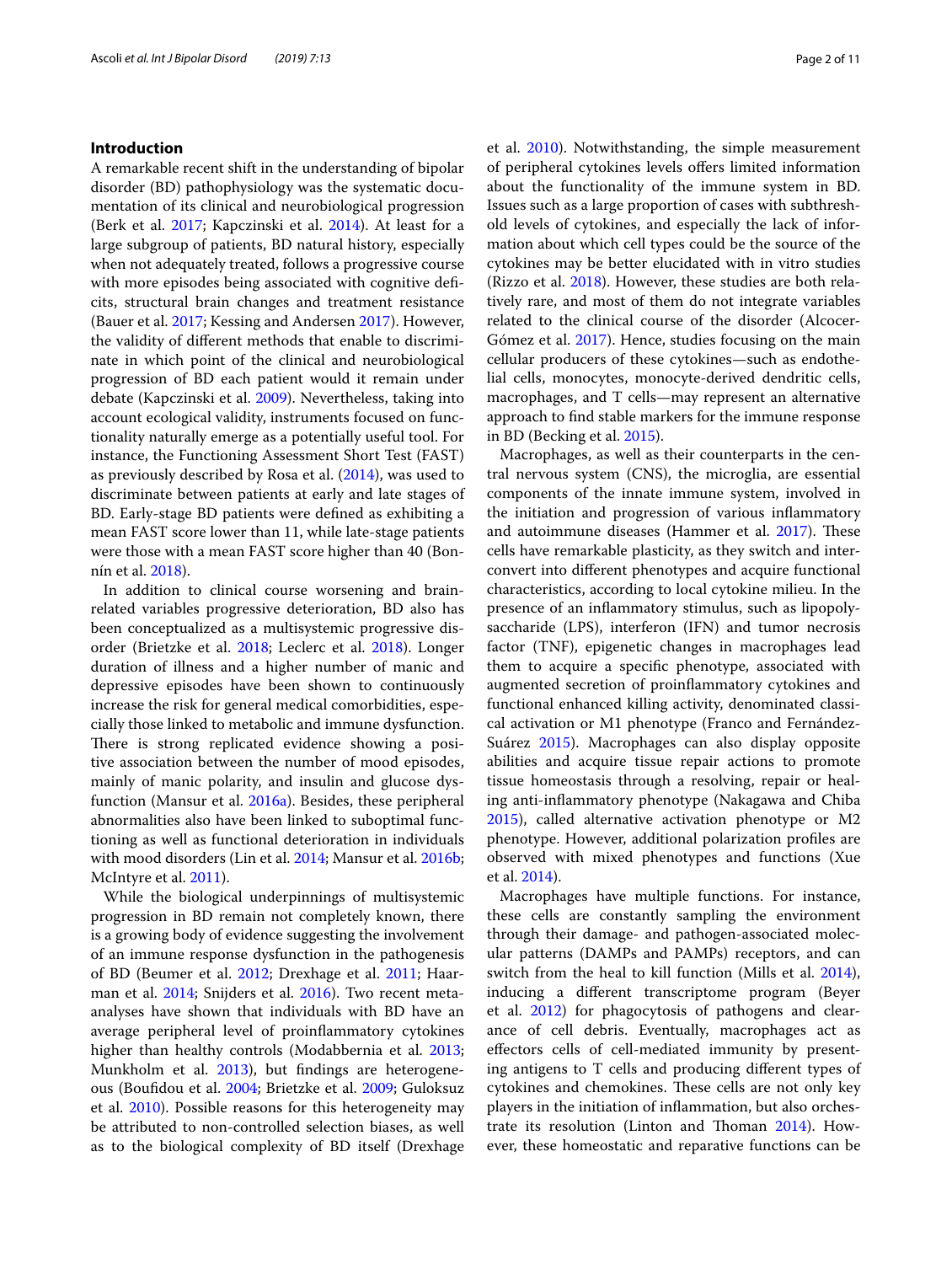changed by continuous insult, resulting in the association of macrophages with distinct pathologies (Shapouri-Moghaddam et al. 2018).

The "macrophage-T cell theory" in psychiatry was initially described in 1992 (Barbosa et al. 2014). According to this theory, chronically activated macrophages and T cells produce cytokines and infammatory mediators, which destabilize the brain in such a way that genetic and environmental infuences can precipitate psychiatric symptoms (Beumer et al. 2012; Drexhage et al. 2010). In this regard, Haarman et al. (2014) investigated an extensive set of monocyte gene expression in BD patients showing a possible relationship between pro-infammatory gene expression profle and the course of the illness, especially in individuals with earlier age at onset and longer duration of BD illness. Other two gene-expression profling studies detected higher expression of a coherent set of 34 gene transcripts in the circulating monocytes of BD patients, suggesting an inflammatory gene expression "biosignature" (Drexhage et al. 2010; Padmos et al. 2008). In particular, the overexpression of monocyte activation genes was evident in 60–70% of cases, most in patients with mania, current depression or active psychosis. More recently, we investigated whether biochemical changes in the serum from BD patients during episodes could modulate the phenotype of the U-937 monocytic cell line (Ferrari et al. 2018). Our observations showed a robust upregulation in the expression of interleukin (IL)-1β and TNF in the cells that were treated with serum from manic and depressive patients compared with those treated with serum from euthymic patients (Ferrari et al. 2018).

Based on the role of the immune system in the multisystemic progression of BD, this study aimed to preliminarily investigate, in a primary culture of monocyte-derived macrophages (M*ψ*) from BD patients and healthy controls, the macrophage response following polarization. Also, we aimed to further examine potential diferences in this pattern of macrophages derived from early and late stages of BD, without the limitations of measuring peripheral levels of cytokines.

# **Methods**

# **Participants**

Outpatients were recruited from the Bipolar Disorders Program at the Hospital de Clínicas de Porto Alegre (HCPA, Brazil). Inclusion criteria were (a) age>18 years, (b) fulfllment of DSM-IV criteria for bipolar I (SCID-I), and (c) meeting criteria of remission defned as a score<7 on both the Hamilton Depression Rating Scale (17-HAM-D) (Hamilton 1960) and the Young Mania Rating Scale (YMRS) (Young et al. 1978) for at least 1 month previous to the assessment. All patients received

pharmacological treatment. Exclusion criteria included a history of any acute or chronic infectious or infammatory diseases, autoimmune diseases, any severe or uncompensated general medical comorbidity, use of antiinfammatory or immunomodulatory medications, pregnancy and postpartum period.

The BD group  $(n=18)$  was evaluated regarding the clinical stage using the FAST. This is a 24-item scale that allows us the assessment of six specifc areas of functioning: autonomy, occupational functioning, cognitive functioning, fnancial issues, interpersonal relationships and leisure time. The overall FAST score ranges from 0 to 72, where higher scores indicate greater disability (Rosa et al. 2007, 2009). For this study, patients were classifed in early and late stages according to FAST as previously described in Rosa et al. (2014). Therefore, early-stage BD  $(BD-E, n=9)$  was defined when patients present with a FAST score  $\leq$  11, and late-stage BD (BD-L, n = 9) as those with a FAST score  $\geq$  40. The Cognitive Bipolar Rating Assessment (COBRA) was also used to assess cognitive complaints in both groups (Lima et al. 2018).

The control group (HC,  $n=10$ ) consisted of healthy volunteers who had no current or previous history as well as no frst-degree family history of major psychiatric disorders, assessed by the non-patient version of the Structured Clinical Interview for DSM-IV (SCID). Also, healthy subjects did not use any psychotropic or other medication and were free of any relevant medical illness that might have afected infammation status at least 2 weeks before blood withdrawal.

All participants provided written informed consent before their inclusion. Procedures were approved by the Institutional Review Board of *Hospital de Clínicas de Porto Alegre* (HCPA, project number 150396).

## **Monocyte isolation from PBMCs**

The procedures regarding monocyte isolation and macrophage diferentiation were performed according to (Becker et al. 2015) and are summarized in Fig. 1. Approximately 40 mL of peripheral blood was obtained from patients and controls, and it was purifed by density gradient with histopaque®-1077 (d=1.077, Sigma Aldrich<sup>®</sup>) in the ratio of 1:1 and then centrifuged (400 $\times$ *g*) for 30 min in BRAKE OFF module). Peripheral blood mononuclear cells (PBMCs) were collected from the interphase, washed with phosphate-buffered saline (PBS, Sigma-Aldrich®) and resuspended in RPMI-1640 media (Invitrogen™) supplemented with 10% fetal bovine serum (FBS, Gibco), 200 mg/mL glutamine (Invitrogen™) and 100 U/mL penicillin 100 mg/mL streptomycin (Invitrogen™). Monocytes were purifed from PBMCs by cell culture plastic adherence as follows:  $3-5 \times 10^6$  PBMCs per well were seeded into 12-well cell culture plates and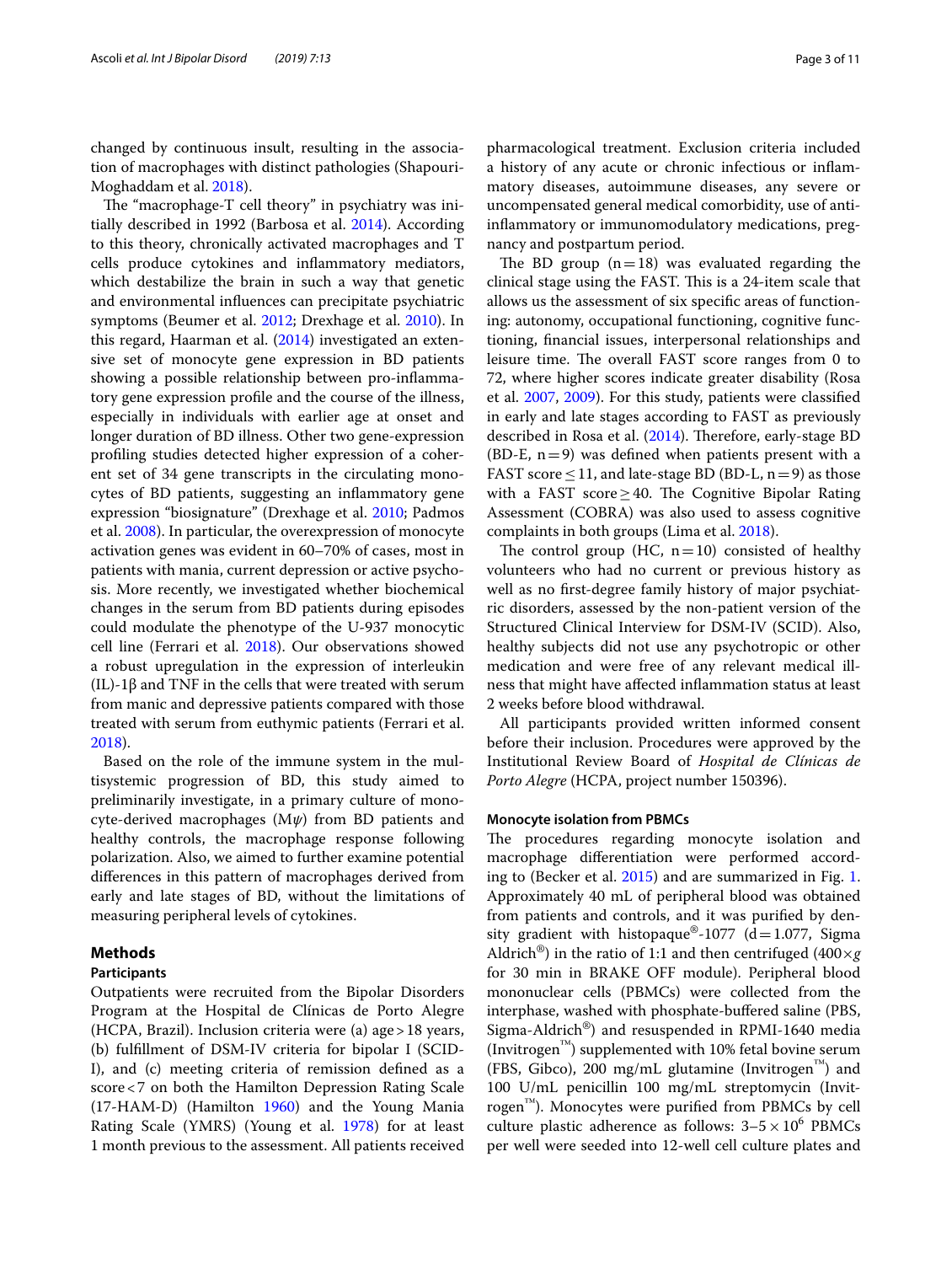

allowed to adhere in a 5%  $CO<sub>2</sub>$  incubator at 37 °C. After a 2-h incubation, non-adherent cells were removed. Adherent cells, mainly monocytes, were carefully washed twice with PBS and cultured for additional 7 days supplemented with macrophage colony-stimulating factor (M-CSF, 50 ng/mL, Peprotech) (Becker et al. 2015).

#### **Macrophage polarization**

To induce polarization, M*ψ* were polarized towards the classical—mainly proinfammatory- or alternative mainly anti-infammatory—profles (Ambarus et al. 2012; Becker et al. 2015; Solinas et al. 2010). In this regard, M*ψ* cultures were incubated for additional 24 h with  $RPMI + 10%$  FBS either supplemented with IFN $\gamma$  (20 ng/ mL, Peprotech) and LPS (100 ng/mL, Sigma-Aldrich®)— M(IFNγ+LPS)- or IL-4 (20 ng/mL, Peprotech)— M(IL-4)-, for the classical (M1) and alternative (M2) phenotypes, respectively.

# **Cytokines secretion**

After incubation, supernatants were collected and cytokines, such as IL-1β, IL-6, IL-10, and TNF-, were measured by multiplex assay using a Milliplex Map Human High Sensitivity T Cell Magnetic Bead Panel (HSTCMAG-28SK), according to the manufacturer's instructions (Millipore, USA). Briefy, each diluted standard or quality control was added into the appropriate wells, and the assay bufer and macrophage culture supernatants were added to the sample wells. The magnetic beads were pipetted and the plates were sealed and incubated under agitation on the plate

shaker for 16 h at 4  $°C$ . Then, plates were washed three times and followed by the addition of detection antibodies into each well. After 1 h of incubation under agitation at room temperature, streptavidin conjugated to the fuorescent protein phycoerythrin was added and the plates were incubated for an additional 30 min at room temperature. Thereafter, plates were washed to remove the unbound streptavidin–phycoerythrin, sheath fuid was added to all wells and the beads were resuspended on the plate shaker for 5 min. The beads (minimum of 50 beads per cytokine) were analyzed in the Luminex® 200TM instrument, which monitored the spectral properties of the beads while simultaneously measuring the amount of fuorescence associated with phycoerythrin. Raw data (median fuorescence intensity, MFI) was analyzed using a 5-parameter logistic method to determine concentrations of IL-1β, IL-6, IL-10 and TNFα (Luminex Xponent software 3.1).

Protein content from each culture was corrected using a standard curve from diluted bovine albumin serum (BSA) ranging from 0 to 70  $\mu$ g/mL (Peterson 1979).

#### **Statistical analysis**

Data were normalized using log-transformation, which was confrmed using Shapiro–Wilk's test, and the homogeneity of variances was also confrmed by Levene's test. Then, log-transformed data of each cytokine level from each polarization phenotype was analyzed using one-way ANOVA and considering staging (control, BD-E, and BD-L) as the independent variable. Post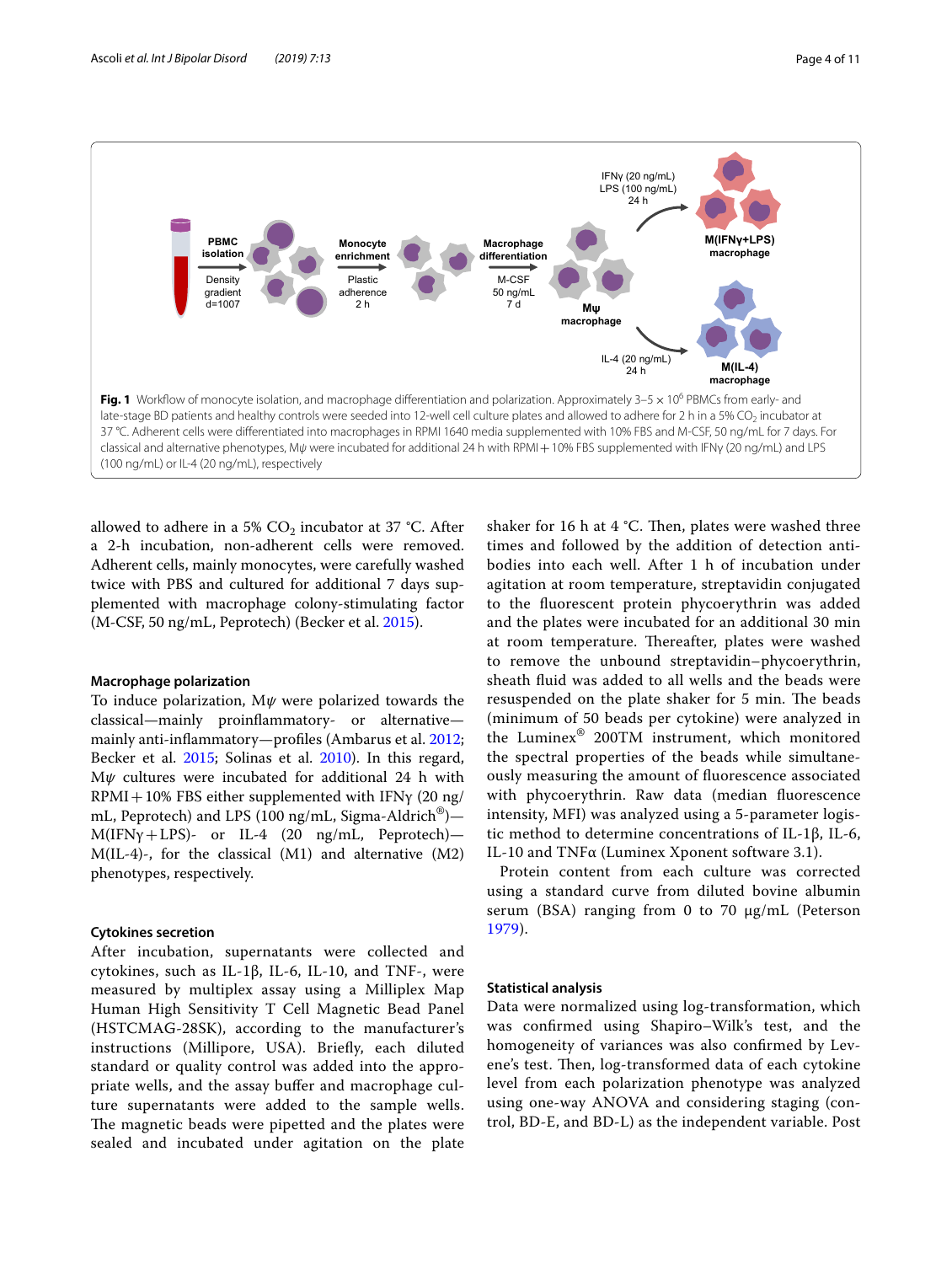hoc comparisons were performed using Tukey and p < 0.05 were considered signifcant.

#### **Results**

# **Demographic and clinical features**

Sample characteristics are shown in Table 1. No demographic diferences were found among the three groups. As expected from the selection criteria, subjects with BD-L had a higher mean FAST score when compared to early-stage patients and healthy volunteers  $F=50.874$ ;  $p < 0.001$ ).

# **Lower secretion of cytokines by Mψ, M(IFNγ+LPS) and M(IL‑4) derived from BD‑L**

For all pro-infammatory cytokines levels, one-way ANOVA indicated diferences among groups for M*ψ* (IL-1 $\beta$ , F<sub>2,25</sub> = 3.99, p = 0.031; TNF $\alpha$ , F<sub>2,25</sub> = 4.15,  $p=0.028$ ; and IL-6,  $F_{2.25}=3.55$ ,  $p=0.044$ ) and M(IFNγ+LPS) (IL-1β, F<sub>2,25</sub> = 8.24, p = 0.002; TNFα,  $F_{2,25}$  = 7.98, p = 0.002; and IL-6,  $F_{2,25}$  = 7.44, p = 0.003) phenotypes. No diferences were observed in the secretion of these cytokines by M(IL-4) phenotype (IL-1 $\beta$ ,  $F_{2,25}=0.74$ , p = 0.488; TNF $\alpha$ ,  $F_{2,25}=2.98$ , p = 0.069; and IL-6,  $F_{2,25} = 0.92$ , p = 0.413).

Following post hoc analyses, M*ψ* of BD-L exhibited reduced secretion levels of IL-1 $\beta$  (p=0.024, Fig. 2) when compared to controls, and TNF $\alpha$  (p=0.027, Fig. 3) and IL-6 ( $p=0.034$ , Fig. 4) when compared to early-stage patients. Overall,  $M(IFNy + LPS)$ derived from BD-L secreted less pro-infammatory cytokines compared to controls (IL-1 $\beta$ , p=0.002; TNFα, p=0.002; and IL-6, p=0.003) and BD-E (IL-1β,  $p=0.010$ ; TNF $\alpha$ ,  $p=0.021$ ; and IL-6,  $p=0.028$ ) (Figs. 2, 3, 4).

Diferent levels of the anti-infammatory cytokine, IL-10, were secreted by the M $\psi$  (F<sub>2,25</sub> = 3.60, p = 0.042), M(IFNy + LPS) ( $F_{2,25}$  = 8.56, p = 0.001) and M(IL-4)  $(F_{2,25}=6.60, p=0.005)$  phenotypes among groups. Tukey post hoc indicated that M*ψ* from late-stage patients produced less IL-10 than HC ( $p=0.046$ ), while  $M(IFNy + LPS)$  and  $M(IL-4)$  phenotype secreted less than both BD-E ( $p=0.020$  and  $p=0.033$ , respectively) and HC ( $p = 0.001$  and  $p = 0.005$ , respectively) (Fig. 5).

|                                               | Controls $(n = 10)$ | $BD-E (n=9)$  | $BD-L (n=9)$   | $F, t, x^2$  | p value |
|-----------------------------------------------|---------------------|---------------|----------------|--------------|---------|
| Sex (female) <sup>a</sup>                     | 7(70)               | 8(88.9)       | 6(66.7)        | 1.39         | 0.498   |
| Age (years) <sup>b</sup>                      | 48 (14.34)          | 56.89 (12.23) | 50.22 (14.25)  | 1.07         | 0.360   |
| Years of education <sup>b</sup>               | 14.0 (4.69)         | 10.00 (3.08)  | 13.56 (5.96)   | 1.99         | 0.158   |
| Age of bipolar diagnosis (years) <sup>b</sup> |                     | 43.11 (13.27) | 35.56 (16.24)  | 1.08         | 0.296   |
| Suicide attempts <sup>a</sup>                 |                     | 2(22.2)       | 6(66.7)        | 3.60         | 0.058   |
| Number of hospitalizations <sup>b</sup>       |                     | 1.44(1.13)    | 3.33 (1.80)    | $-2.66$      | 0.017   |
| BD type l <sup>a</sup>                        |                     | 7(77.8)       | 8(88.9)        | 0.40         | 0.527   |
| $HAM-D^b$                                     |                     | 3.00(1.73)    | 4.67(2.12)     | $-1.83$      | 0.087   |
| <b>YMRS</b> b                                 |                     | 1.11(1.96)    | 2.44(2.83)     | $-1.16$      | 0.263   |
| FAST <sup>b</sup>                             | 5.10(6.24)          | 6.33(4.36)    | 45.55 (5.50)*  | 162.99       | < 0.001 |
| COBRA <sup>b</sup>                            | 6.30(5.98)          | 11.78 (10.08) | 24.44 (10.14)* | 10.34        | 0.001   |
| Marital status <sup>a</sup>                   |                     |               |                |              |         |
| Married                                       | 5(50)               | 3(33.3)       | 3(33.3)        | 4.70         | 0.583   |
| Work situation <sup>a</sup>                   |                     |               |                |              |         |
| Employed                                      | 4(40)               | 3(33.3)       | 2(22.2)        | 20.67        | 0.055   |
| Medication <sup>a</sup>                       |                     |               |                |              |         |
| Lithium                                       |                     | 3(33.3)       | 4(44.4)        | 0.23         | 0.629   |
| Anticonvulsants                               |                     | 6(66.7)       | 6(66.7)        | $\mathbf{0}$ |         |
| Antipsychotics                                |                     | 7(77.8)       | 8(88.9)        | 0.40         | 0.527   |
| Antidepressants                               |                     | 3(33.3)       | 4(44.4)        | 0.23         | 0.629   |
| Benzodiazepines                               |                     | 3(33.3)       | 1(11.1)        | 1.29         | 0.257   |

#### **Table 1 Characteristics of the sample**

Student's *t* test, ANOVA (followed by Tukey) or Chi square (v2) test

Italic values indicate of p value  $(< 0.05)$ 

HAM-D, Hamilton Depression Scale; YMRS, Young Mania Rating Scale; FAST, Functioning Assessment Short Test; COBRA, Cognitive Complaints in Bipolar Disorder Rating Scale

\* compared to BD-E and HC

<sup>a</sup> Data expressed as %

 $<sup>b</sup>$  Data expressed as mean  $\pm$  SD</sup>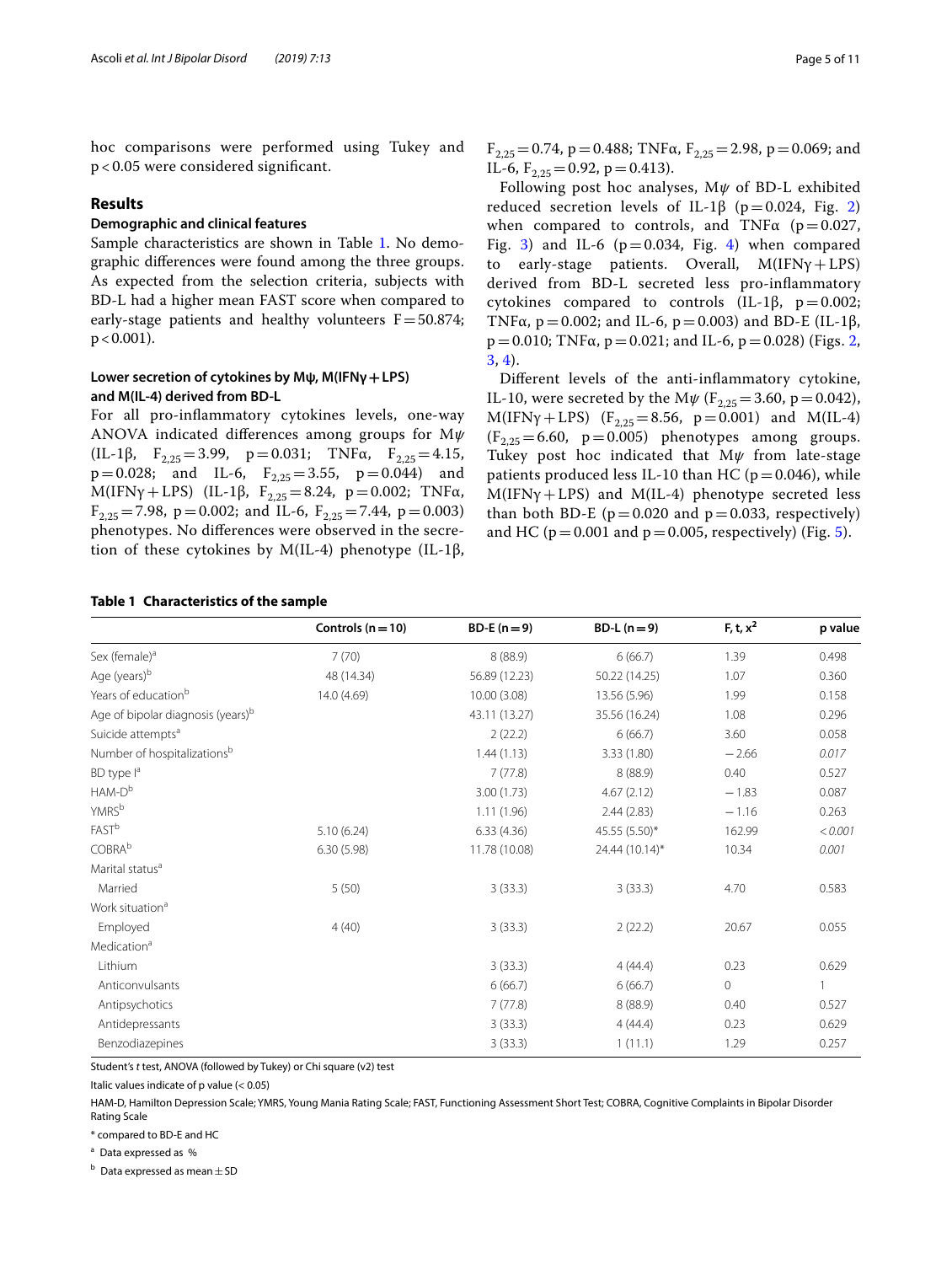



# **Discussion**

The results of this preliminary and mechanistic study advance in the knowledge about the way that macrophages from BD patients across diferent stages of illness respond to stimuli, following classical (IFNγ and LPS) and alternative (IL-4) activation. To our knowledge, this is the frst study showing a dysfunctional macrophage response against an infammatory milieu in BD; and further investigating how these patterns change from early to more advanced stages of illness, given by the decreased secretion of infammatory cytokines in late-stage patients. Albeit very preliminary, our data also suggest that a macrophage activity dysfunction occurs in parallel with the progression of the disease. In this way, our results showed a similar pattern of macrophage activation between patients in early stages of illness and healthy individuals, and, as the disease progresses, a signifcant decrease in macrophage activity was observed.

We used the secretion of IL-1β, TNFα, IL-6, and IL-10 as indexes of macrophage activity, as suggested by the literature (Becker et al. 2015). Our analysis provided a direct quantifcation of macrophages markers, given by cytokines secretion, across all induced phenotypes—M $\psi$ , M(IFN $\gamma$ +LPS) and M(IL-4)—and showed an association of changes in this secretion with diferent stages of illness. Interestingly,  $M(IFN\gamma + LPS)$  from patients at late stages of BD secreted lower amounts of IL-1β, TNFα and IL-6 as well as IL-10 compared to BD-E and HC. In M*ψ*, decreased levels of IL-1β and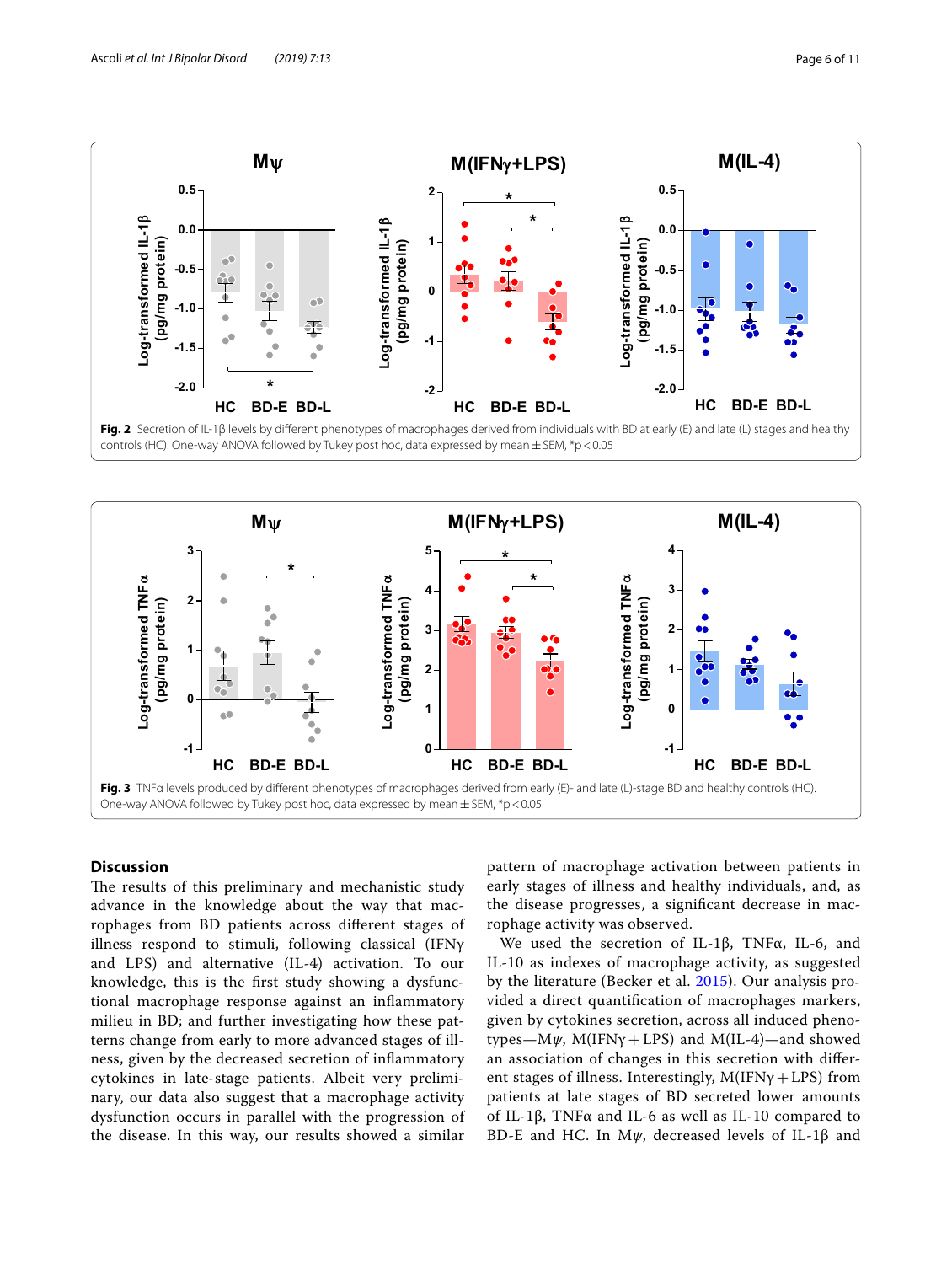



IL-10 were observed in BD-L derived cells compared to HC and TNFα and IL-6 when compared to BD-E. Furthermore, M(IL-4) from BD-L produced less IL-10 when compared to the other groups. Accordingly, our data sustain the hypothesis that during the early stages of the illness, macrophages that are exposed to infammatory and anti-infammatory stimuli present with intact function and polarize into what is known as classical (M1) and alternative (M2) phenotypes, respectively. However, in more advanced stages of BD, the secretion of macrophage markers is decreased, suggesting a decline in its activity. Corroborating these fndings, a previous study showed that IL-10 was increased in the serum of early-stage BD patients, but not in the late-stage BD (Kauer-Sant'Anna et al. 2009). IL-10 can suppress the exacerbated immune response by neutralizing the deleterious efects of oxidative stress and proinfammatory cytokines, and increased levels may represent a compensatory response to counterbalance infammatory process during BD, particularly at early stages (Modabbernia et al. 2013). On the other hand, the inability of macrophages to secrete adequate levels of IL-10, as observed in the BD-L, may represent a risk factor for poor prognosis. Furthermore, our fndings support the concept of staging in BD showing a relationship between macrophage dysfunction and the chronic course of the illness.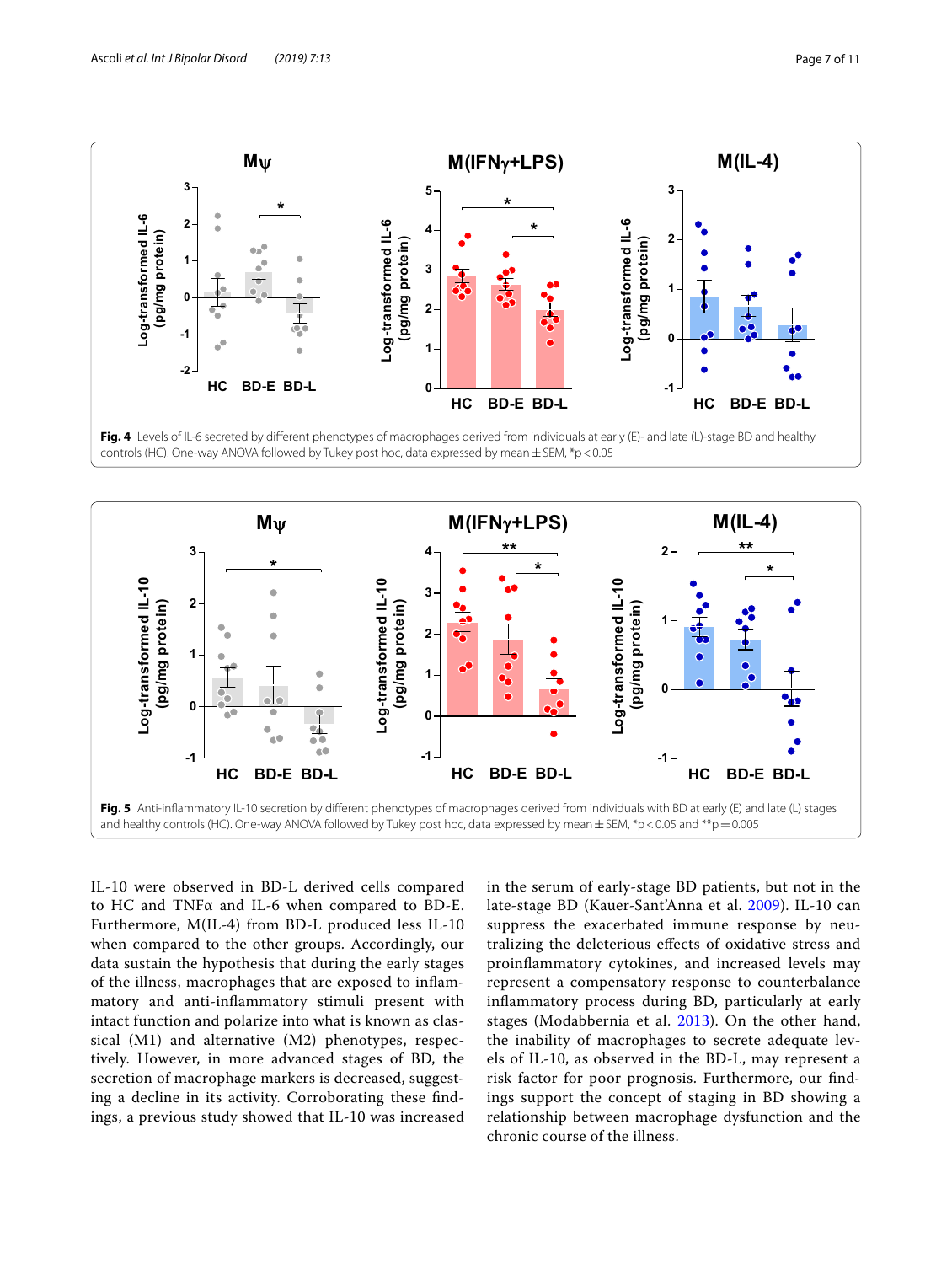Although data regarding the efects of BD on specifc immune cell types are scarce, Knijf et al. (2007) reported that, after LPS stimulation, monocytes from BD patients secreted reduced levels of IL-1β and enhanced IL-6 production compared to the healthy subjects. Another independent study in major depression also showed that LPS-induced monocytes from patients with depression secreted lower levels of IL-1β, IL-6, and TNFα than those from the control group (Zhang et al. 2018). A recent report revealed that individuals with a history of early life adversity (e.g., young adults who had experienced parental loss in early life and were subsequently adopted) exhibited higher expression of the T cells markers and lower levels of IL-6 derived from ex vivo LPSmonocytes stimulation (Elwenspoek et al. 2017). Taken together these data suggest a reduction in macrophage functionality in stress-related disorders. Considering that macrophages are among the frst innate line of defense against self and non-self-stimuli, it is plausible to speculate that mood disorders are associated with an immune tolerance phenomenon. If so, this would help to explain why individuals with psychiatric disorders are more likely to experience infections and immune-related disorders as well as have poor vaccine response (Barbuti et al. 2017; Zhang et al. 2018).

IL-6 and IL-1β are potent pleiotropic cytokines, with mainly proinfammatory efector function, that augment immune responses via induction of T cell activation, B cell proliferation, and diferentiation, and stimulate acute phase protein release. In contrast to IL-6, increased IL-10 expression counteracts T cell responses, enhances injury-associated immunosuppression, and increases susceptibility to infection (Pfortmueller et al. 2017). Besides, these circulating cytokines can cross the blood–brain barrier and activate microglia through direct and indirect pathways which ultimately increases local production of infammatory cytokines and oxidative stress mediators (Biesmans et al. 2013; Jakobsson et al. 2015). In this regard, Bayer et al. (1999) found increased microglial activation associated with HLA-DR expression—an MHC-II—in the prefrontal cortex (PFC) of afective disorder and schizophrenia patients at later stages, when compared to healthy individuals. Steiner et al. (2008) observed a marked microgliosis in the PFC and thalamus of individuals with depression and schizophrenia who committed suicide, suggesting a strong association between microglial activation and the severity of psychiatric disorders. Although brain microglia and macrophages and blood-derived monocytes have diferent embryonic origins (Goldmann et al. 2016), under a state of chronic sterile infammation, as it occurs in BD, triggered by social defeat stress (Wohleb et al. 2011) or TNFα (D'Mello et al. 2009), immune-activated cells can migrate to the CNS. This cellular pathway mechanism has been elucidated in depression and sheds light into how infammatory pathways from the periphery can transmit signals to the brain through the trafficking of preferentially bone-marrow derived monocytes, to brain vasculature and parenchyma. These observations suggest that common infammatory markers from the innate immune system are present in the CNS and the periphery blood.

Furthermore, basal expression of innate receptors in monocytes from individuals with BD, such as Tolllike receptors (TLRs)-1, -2 and -6 are augmented under static conditions, but associated to reduced secretion of cytokines after stimulation (Wieck et al. 2016). Of interest, in previous studies conducted by our group, we observed increased DAMPs, which are endogenous signals released during cell stress, damage or death, in the serum of patients with BD (Stertz et al. 2015). DAMPs, in its turn, may bind to the TLRs, activating several signaling pathways and culminating in a sterile infammation response (Stertz et al. 2015). Macrophages orchestrate cellular responses against a complex and diverse range of insults via pattern recognition receptors such as TLRs and Nod-like receptors (NLRs). In this sense, the activation of macrophages through DAMPs, TLRs and NLRs leads to the secretion of infammatory mediators such as IL-1β. Corroborating with this, an increase in DAMPs release and early apoptosis in PBMCs of patients with BD has already been described (Fries et al. 2014). Since macrophages are responsible for the clearance of these molecules through phagocytosis, accumulation of DAMPs in BD may be related to macrophage dysfunction. Besides, the inability of macrophages from BD patients in the late stages of illness to respond to TLR stimulation through DAMPs could represent a risk factor for increased susceptibility to infections.

The present study has several limitations. First, the inclusion of participants was done by convenience. Therefore, we could not statistically control for potential determinants of immune response alterations, such as intrinsic cell defects, altered microenvironment, infammation, biological stress, nutritional state or extrinsic factors such as additional environmental factors. Second, functioning was the criteria used to discriminate BD patients into stages since there is no valid method that covers clinical characteristics and functional status. Third, all patients were on polypharmacy, and the immune-modulating efects of medications in a patient with BD may have infuenced our results. Also, despite being an exploratory design with small sample size, we consider that our results are important for the development and testing of new hypothesis in further studies.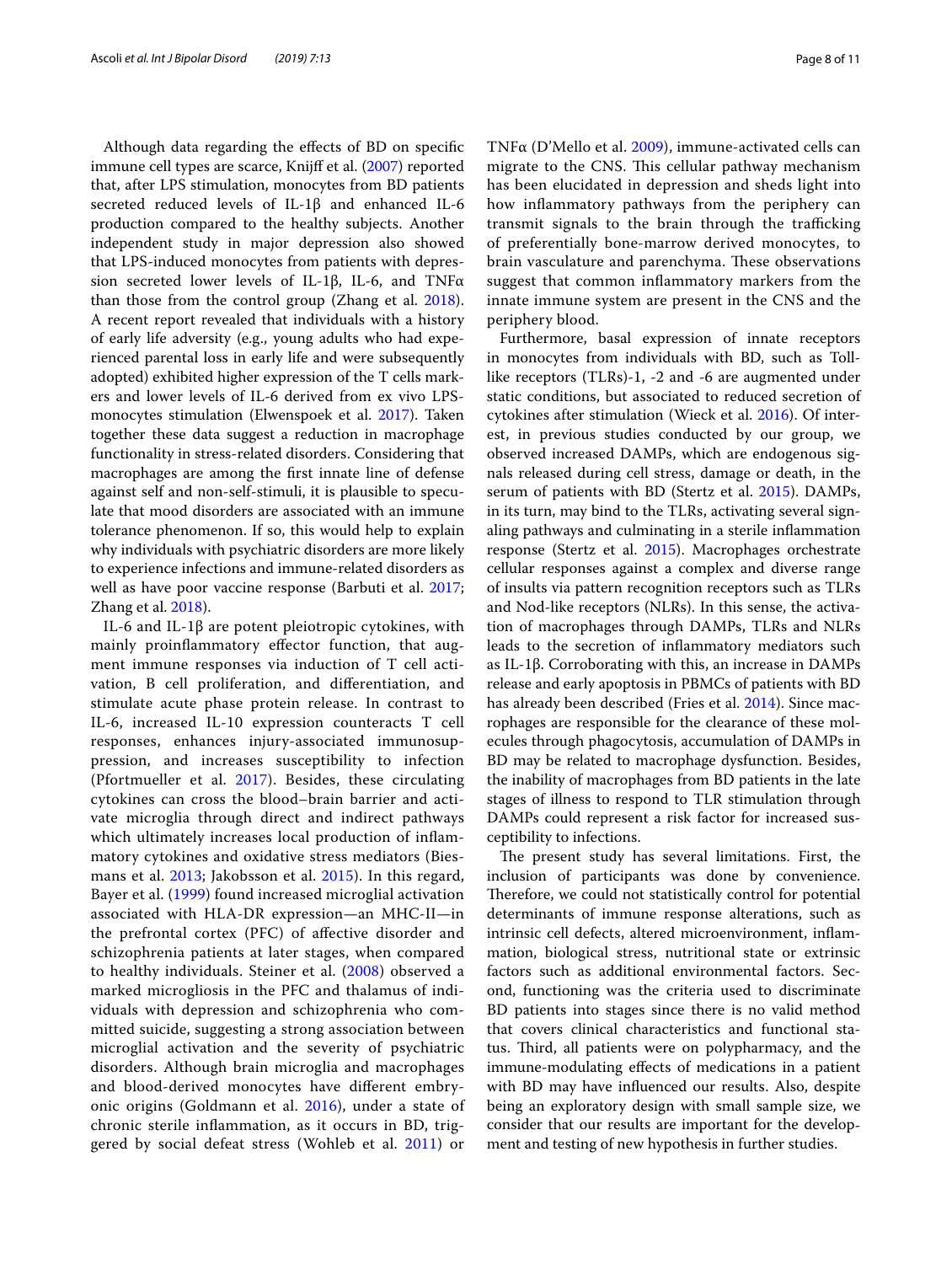

# **Conclusion**

In conclusion, our fndings support a causal attenuated response of macrophages for conversion, modulation, and function of classical (M1) and alternative (M2) phenotypes from monocyte-derived macrophages, which was more evident in the late stages of BD. Probably, systemic and environmental changes associated with an increase in cell death and DAMPs release may accelerate cell aging that, in turn, can promote a chronic state of immune dysfunction with consequent loss of maintenance of tissue homeostasis and health (Fig. 6). Further studies are required to investigate molecular mechanisms that may mediate macrophage dysfunction (e.g., PD-1), which may also contribute to a potential novel therapeutic target in BD.

### **Acknowledgements**

Not applicable.

#### **Authors' contributions**

FMBT, ARR, and FK designed the study, wrote the protocol, and were responsible for the analysis and interpretation of data. BMA, MMP, GB, BA, LPG, and RC participated in study design. RC, FMBT, ARR, FTCRG, and EB were responsible for drafting the article. All authors read and approved the fnal manuscript.

#### **Funding**

This work was supported by the FIPE-HCPA (Project Number 150396); and the National Council for Scientifc and Technological Development (CNPq, Brazil— Project Number PQ 305707-2015/9). Also, GB and BA are scholarship recipients from National Council for Scientifc and Technological Development (CNPq, Brazil), and LPG is scholarship recipient from the Coordination of Superior Level Staff Improvement (CAPES, Brazil).

#### **Availability of data and materials**

The datasets used and/or analyzed during the current study are available from the corresponding author on reasonable request.

## **Ethics approval and consent to participate**

All participants provided written informed consent before their inclusion. Experimental procedures were performed in accordance with national and international ethical standards, and this study was approved by the Institutional Review Board of *Hospital de Clínicas de Porto Alegre* (HCPA, Project Number 150396).

#### **Consent for publication** Not applicable.

**Competing interests**

The authors declare that they have no competing interests.

## **Author details**

<sup>1</sup> Laboratory of Molecular Psychiatry, Hospital de Clínicas de Porto Alegre (HCPA), Rua Ramiro Barcelos, 2350, Porto Alegre, RS, Brazil.<sup>2</sup> Postgraduate Program in Psychiatry and Behavioral Sciences, Universidade Federal do Rio Grande do Sul (UFRGS), Rua Ramiro Barcelos, 2400, Porto Alegre, RS, Brazil.<br><sup>3</sup> Laboratory of Molecular Biology and Bioinformatics, Department of Biochemistry, UFRGS, Rua Ramiro Barcelos, 2600, Porto Alegre, Brazil.<sup>4</sup> Postgraduate Program in Biological Sciences: Biochemistry, UFRGS, Rua Ramiro Barcelos, 2600, Porto Alegre, RS, Brazil. 5 Postgraduate Program in Biological Sciences: Pharmacology and Therapeutics, UFRGS, Rua Sarmento Leite 500, Porto Alegre, RS, Brazil. 6 Laboratory of Pharmacology and Physiology, Universidade de Caxias do Sul (UCS), Rua Francisco Getúlio Vargas, 1130, Caxias Do Sul, RS, Brazil.<sup>7</sup> Department of Psychiatry and Behavioural Neurosciences, McMaster University, 1280 Main Street West, Hamilton, ON, Canada. <sup>8</sup> St. Joseph's Healthcare Hamilton, 100 West 5th Street, Hamilton, ON, Canada. <sup>9</sup> Laboratory of Biochemistry and Cellular Biology of Lipids, Department of Biochemistry, UFRGS, Rua Ramiro Barcelos, 2600, Porto Alegre, RS, Brazil. 10 Mood Disorders Molecular and Behavioral Neurosciences Research Group, Department of Psychiatry, Universidade Federal de São Paulo (USP), Rua Sena Madureira, 1500, São Paulo, SP, Brazil. <sup>11</sup> Postgraduate Program in Cellular and Molecular Biology,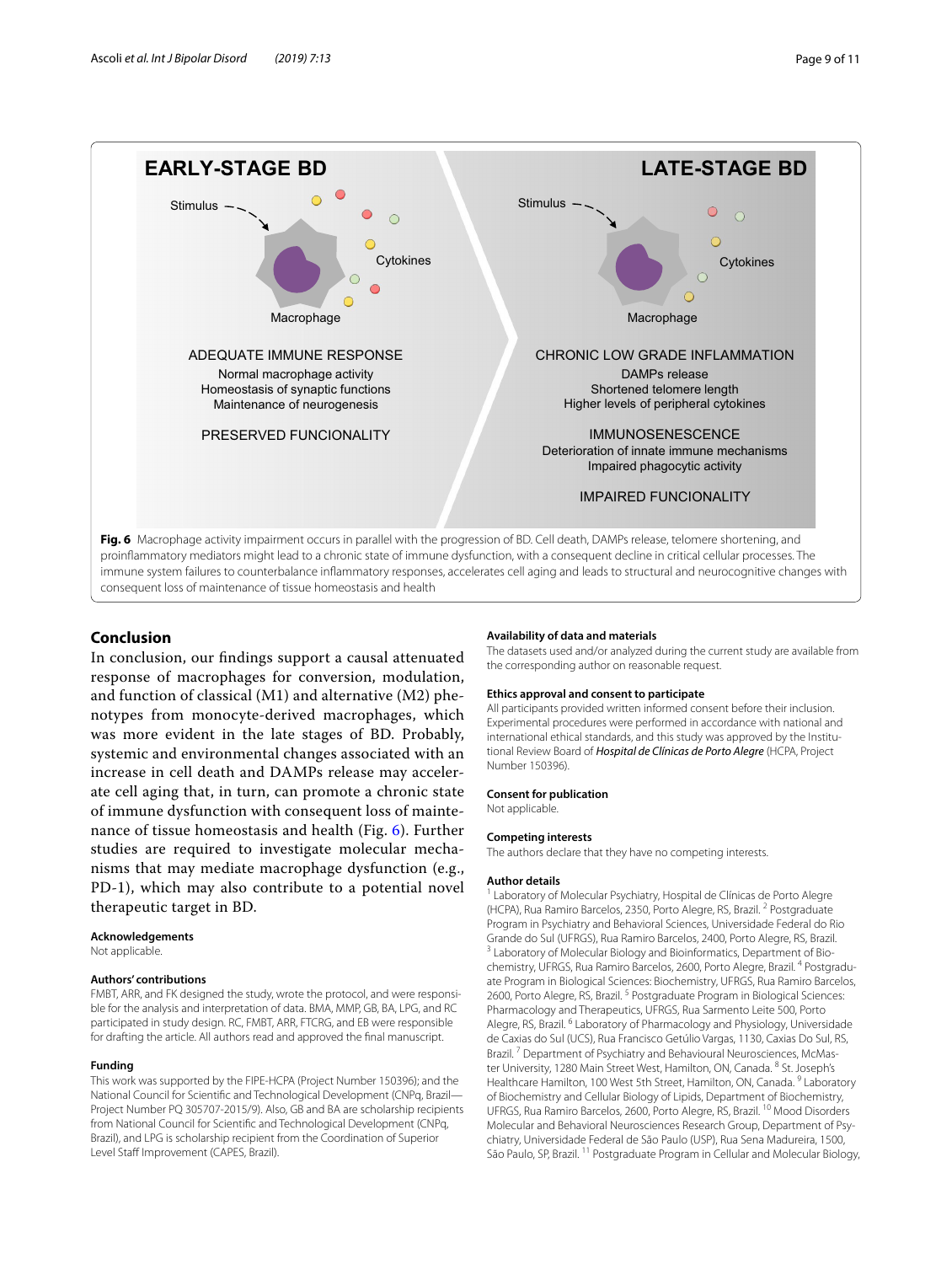School of Sciences, Pontifícia Universidade Católica do Rio Grande do Sul (PUCRS), Avenida Ipiranga, 6681, Porto Alegre, RS, Brazil.

# Received: 5 February 2019 Accepted: 3 May 2019

#### **References**

- Alcocer-Gómez E, Casas-Barquero N, Williams MR, Romero-Guillena SL, Cañadas-Lozano D, Bullón P, et al. Antidepressants induce autophagy dependent-NLRP3-inflammasome inhibition in major depressive disorder. Pharmacol Res. 2017;121:114–21.
- Ambarus CA, Krausz S, van Eijk M, Hamann J, Radstake TRDJ, Reedquist KA, et al. Systematic validation of specifc phenotypic markers for in vitro polarized human macrophages. J Immunol Methods. 2012;375(1–2):196–206.
- Barbosa IG, Rocha NP, Assis F, Vieira ÉLM, Soares JC, Bauer ME, et al. Monocyte and lymphocyte activation in bipolar disorder: a new piece in the puzzle of immune dysfunction in mood disorders. Int J Neuropsychopharmacol. 2014;18:1.
- Barbuti M, Carvalho AF, Köhler CA, Murru A, Verdolini N, Guiso G, et al. Thyroid autoimmunity in bipolar disorder: a systematic review. J Afect Disord. 2017;15(221):97–106.
- Bauer IE, Soares JC, Selek S, Meyer TD. The link between refractoriness and neuroprogression in treatment–resistant bipolar disorder. Mod Trends Pharmacopsychiatry. 2017;31:10–26.
- Bayer TA, Buslei R, Havas L, Falkai P. Evidence for activation of microglia in patients with psychiatric illnesses. Neurosci Lett. 1999;271(2):126–8.
- Becker M, De Bastiani MA, Parisi MM, Guma FTCR, Markoski MM, Castro MAA, et al. Integrated transcriptomics establish macrophage polarization signatures and have potential applications for clinical health and disease. Sci Rep. 2015;5:13351.
- Becking K, Haarman BCM, van der Lek RFR, Grosse L, Nolen WA, Claes S, et al. Infammatory monocyte gene expression: trait or state marker in bipolar disorder? Int J Bipolar Disord. 2015;3(1):20.
- Berk M, Post R, Ratheesh A, Gliddon E, Singh A, Vieta E, et al. Staging in bipolar disorder: from theoretical framework to clinical utility. World Psychiatry Off J World Psychiatr Assoc WPA. 2017;16(3):236-44.
- Beumer W, Gibney SM, Drexhage RC, Pont-Lezica L, Doorduin J, Klein HC, et al. The immune theory of psychiatric diseases: a key role for activated microglia and circulating monocytes. J Leukoc Biol. 2012;92(5):959–75.
- Beyer M, Mallmann MR, Xue J, Staratschek-Jox A, Vorholt D, Krebs W, et al. High-resolution transcriptome of human macrophages. PLoS ONE. 2012;7(9):e45466.
- Biesmans S, Meert TF, Bouwknecht JA, Acton PD, Davoodi N, De Haes P, et al. Systemic immune activation leads to neuroinfammation and sickness behavior in mice. Mediators Infamm. 2013;2013:271359.
- Bonnín CM, Martínez-Arán A, Reinares M, Valentí M, Solé B, Jiménez E, et al. Thresholds for severity, remission and recovery using the functioning assessment short test (FAST) in bipolar disorder. J Afect Disord. 2018;240:57–62.
- Boufdou F, Nikolaou C, Alevizos B, Liappas IA, Christodoulou GN. Cytokine production in bipolar afective disorder patients under lithium treatment. J Afect Disord. 2004;82(2):309–13.
- Brietzke E, Kauer-Santnna M, Teixeira AL, Kapczinski F. Abnormalities in serum chemokine levels in euthymic patients with bipolar disorder. Brain Behav Immun. 2009;23(8):1079–82.
- Brietzke E, Mansur RB, McIntyre RS. Coronary calcium score as an expression of multisystemic progression of bipolar disorder. Rev Bras Psiquiatr Sao Paulo Braz. 2018;40(4):459–60.
- D'Mello C, Le T, Swain MG. Cerebral microglia recruit monocytes into the brain in response to tumor necrosis factor alpha signaling during peripheral organ infammation. J Neurosci Of J Soc Neurosci. 2009;29(7):2089–102.
- Drexhage RC, van der Heul-Nieuwenhuijsen L, Padmos RC, van Beveren N, Cohen D, Versnel MA, et al. Infammatory gene expression in monocytes of patients with schizophrenia: overlap and diference with bipolar disorder. A study in naturalistically treated patients. Int J Neuropsychopharmacol. 2010;13(10):1369–81.
- Drexhage RC, Hoogenboezem TH, Versnel MA, Berghout A, Nolen WA, Drexhage HA. The activation of monocyte and T cell networks in patients with bipolar disorder. Brain Behav Immun. 2011;25(6):1206–13.
- Elwenspoek MMC, Hengesch X, Leenen FAD, Schritz A, Sias K, Schaan VK, et al. Proinflammatory T cell status associated with early life adversity. J Immunol Baltim Md 1950. 2017;199(12):4046–55.
- Ferrari P, Parisi MM, Colombo R, Becker M, Fries G, Ascoli BM, et al. Depression and mania induce pro-infammatory activation of macrophages following application of serum from individuals with bipolar disorder. Clin Psychopharmacol Neurosci Off Sci J Korean Coll Neuropsychopharmacol. 2018;16(1):103–8.
- Franco R, Fernández-Suárez D. Alternatively activated microglia and mac‑ rophages in the central nervous system. Prog Neurobiol. 2015;131:65–86.
- Fries GR, Vasconcelos-Moreno MP, Gubert C, Santos BTMQD, Rosa ALST, Eisele B, et al. Early apoptosis in peripheral blood mononuclear cells from patients with bipolar disorder. J Afect Disord. 2014;152:474–7.
- Goldmann T, Wieghofer P, Jordão MJC, Prutek F, Hagemeyer N, Frenzel K, et al. Origin, fate and dynamics of macrophages at central nervous system interfaces. Nat Immunol. 2016;17(7):797–805.
- Guloksuz S, Cetin EA, Cetin T, Deniz G, Oral ET, Nutt DJ. Cytokine levels in euthymic bipolar patients. J Afect Disord. 2010;126(3):458–62.
- Haarman BCM, Lek RF, Burger H, Netkova M, Drexhage RC, Bootsman F, et al. Relationship between clinical features and infammation-related monocyte gene expression in bipolar disorder—towards a better understanding of psychoimmunological interactions. Bipolar Disord. 2014;16(2):137–50.
- Hamilton M. A rating scale for depression. J Neurol Neurosurg Psychiatry. 1960;23:56–62.
- Hammer A, Stegbauer J, Linker RA. Macrophages in neuroinfammation: role of the renin–angiotensin-system. Pfugers Arch. 2017;469(3–4):431–44.
- Jakobsson J, Bjerke M, Sahebi S, Isgren A, Ekman CJ, Sellgren C, et al. Monocyte and microglial activation in patients with mood-stabilized bipolar disorder. J Psychiatry Neurosci. 2015;40(4):250–8.
- Kapczinski F, Dias VV, Kauer-Sant'Anna M, Frey BN, Grassi-Oliveira R, Colom F, et al. Clinical implications of a staging model for bipolar disorders. Expert Rev Neurother. 2009;9(7):957–66.
- Kapczinski F, Magalhães PVS, Balanzá-Martinez V, Dias VV, Frangou S, Gama CS, et al. Staging systems in bipolar disorder: an International Society for Bipolar Disorders Task Force Report. Acta Psychiatr Scand. 2014;130(5):354–63.
- Kauer-Sant'Anna M, Kapczinski F, Andreazza AC, Bond DJ, Lam RW, Young LT, et al. Brain-derived neurotrophic factor and infammatory markers in patients with early- vs. late-stage bipolar disorder. Int J Neuropsychopharmacol. 2009;12(4):447–58.
- Kessing LV, Andersen PK. Evidence for clinical progression of unipolar and bipolar disorders. Acta Psychiatr Scand. 2017;135(1):51–64.
- Knijff EM, Breunis MN, Kupka RW, de Wit HJ, Ruwhof C, Akkerhuis GW, et al. An imbalance in the production of IL-1beta and IL-6 by monocytes of bipolar patients: restoration by lithium treatment. Bipolar Disord. 2007;9(7):743–53.
- Leclerc E, Mansur RB, Grassi-Oliveira R, Cordeiro Q, Kapczinski F, McIntyre RS, et al. The diferential association between history of childhood sexual abuse and body mass index in early and late stages of bipolar disorder. J Afect Disord. 2018;227:214–8.
- Lima FM, Cardoso TA, Serafm SD, Martins DS, Solé B, Martínez-Arán A, et al. Validity and reliability of the Cognitive Complaints in Bipolar Disorder Rat‑ ing Assessment (COBRA) in Brazilian bipolar patients. Trends Psychiatry Psychother. 2018;40(2):170–8.
- Lin C-H, Chen C-C, Wong J, McIntyre RS. Both body weight and BMI predicts improvement in symptom and functioning for patients with major depressive disorder. J Afect Disord. 2014;161:123–6.
- Linton P-J, Thoman ML. Immunosenescence in monocytes, macrophages, and dendritic cells: lessons learned from the lung and heart. Immunol Lett. 2014;162(1):290–7.
- Mansur RB, Rizzo LB, Santos CM, Asevedo E, Cunha GR, Noto MN, et al. Impaired glucose metabolism moderates the course of illness in bipolar disorder. J Afect Disord. 2016a;195:57–62.
- Mansur RB, Santos CM, Rizzo LB, Asevedo E, Cunha GR, Noto MN, et al. Brainderived neurotrophic factor, impaired glucose metabolism, and bipolar disorder course. Bipolar Disord. 2016b;18(4):373–8.